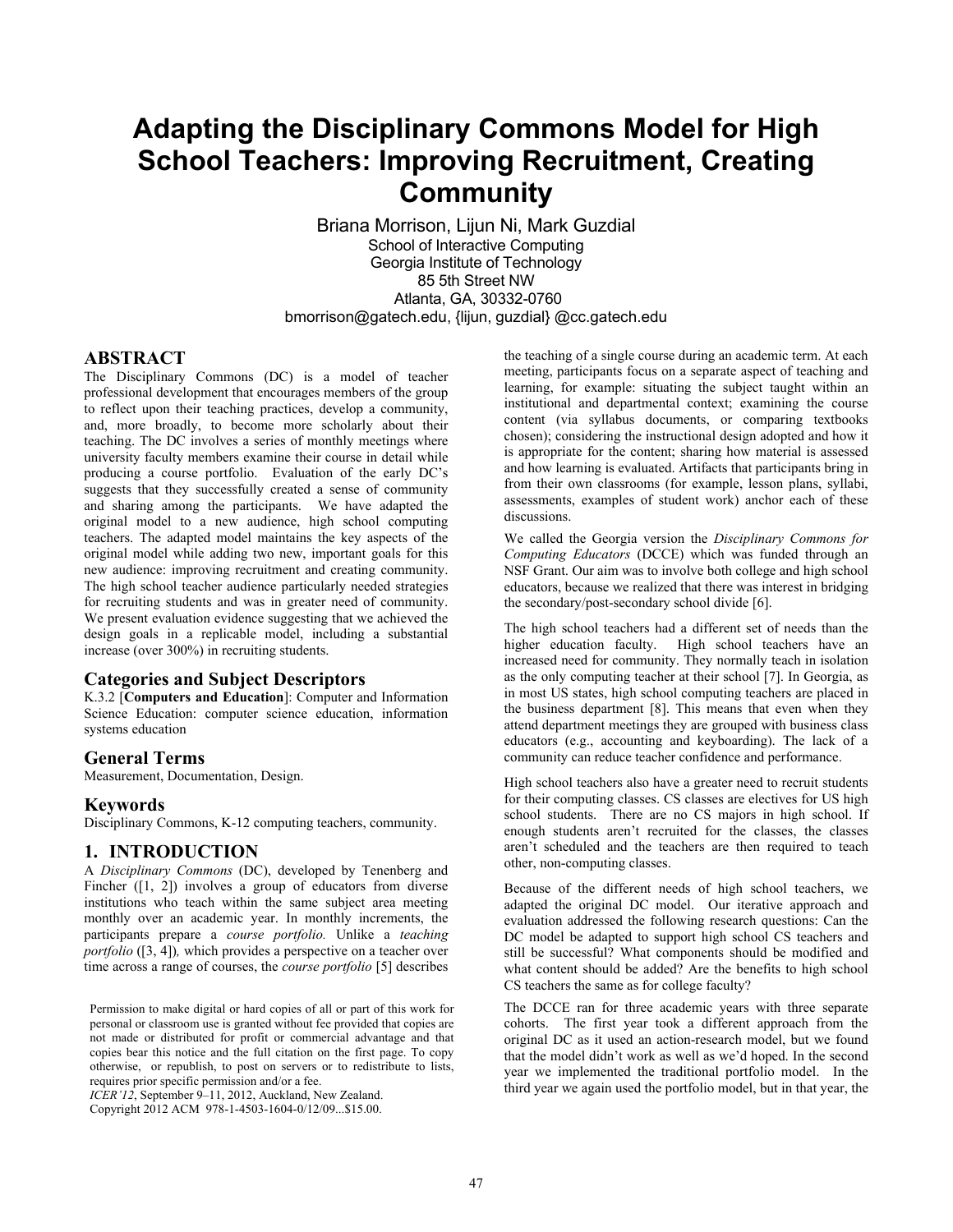group of participants involved only high school educators, which allowed for greater adaptation.

The next section discusses the background of the DC including previous instantiations and findings. We present the implementation of the DCCE model in detail for years two and three and the corresponding evaluation results. We end with a discussion of the implications of our findings.

# **2. BACKGROUND**

## **2.1 Defining a Disciplinary Commons**

The Disciplinary Commons was created in 2005 by Fincher and Tenenberg [1, 2] who ran the first two instantiations in the UK and Washington, USA, respectively. The initial cohorts all involved members in higher education. The original goals of the DC were twofold:

- 1. To *document* and *share* knowledge about student learning in Computer Science classrooms.
- 2. To establish practices for the scholarship of teaching by making it *public*, *peer-reviewed*, and amenable for *future use and development* by other educators. [2]

The objectives were accomplished through the production of course portfolios by the participants. In the traditional DC model, participants meet once a month during the academic year to discuss teaching and assessment within their discipline, while participants construct a teaching portfolio. Each meeting is targeted on a specific piece of the course portfolio, as seen in Table 1 [2].

| Meeting        | Month     | <b>Portfolio Section</b>                                     |
|----------------|-----------|--------------------------------------------------------------|
| 1              | September | Institutional Context & personal<br>trajectory into teaching |
| $\mathfrak{D}$ | October   | Curricular Context                                           |
| 3              | November  | Course Content                                               |
| 4              | January   | <b>Instructional Design</b>                                  |
| 5              | February  | Student Assessment                                           |
| 6              | March     | Evaluation                                                   |
| 7              | April     | Delivery (including debrief of peer<br>observation)          |
| 8              | May       | Complete "first draft" overview                              |
| 9              | June      | Portfolio Presentations                                      |

 **Table 1. Monthly Meeting Topics** 

# **2.2 Evaluation Results**

External evaluation of both of the original DC's used surveys and semi-structured interviews. In examining the evaluation results of the original DC goals, the first goal was met, but not the second [9]. The participants were overwhelmingly positive about the experience, agreed that it was a good use of their time, and would recommend it to colleagues. However the participants reported that they would use their portfolio for their own purposes as opposed to public dissemination [9]. The participants did make use of each others' content, suggesting a willingness to share and reuse [1].

Two additional outcomes were discovered through the evaluations. The first was the development of a strong and vibrant *community*, not an explicit original goal of the DC. A second outcome discovered was the *change of practice* as a result of participation. While neither of these outcomes may have been unexpected, perhaps the strength and amount of change could not have been predicted.

Analysis of surveys from participants after the original DC offerings revealed that 100% of the participants indicated that they reflected on their own teaching at least several times each term. 58.9% indicated a change in their teaching practices at least once per term based on these reflections. The participants indicated that the most valuable part of the DC experience was the community, the opportunity to share ideas, learn from each other, and become more connected to like-minded colleagues [10].

Evaluations were also completed on the 2009-2010 replications of the DC held in Illinois (Software Engineering centered) and the UK (Database centered), led by different facilitators. These realizations were true to the original model with the only changes being the discipline and the facilitators / leaders. These replications had similar results to the original DC offerings in that the participants enjoyed their experience and felt their decision to participate was a good one. However, these replications were not as successful in meeting the original first goal of the DC (only 35.3% completed their portfolio and 41.1% indicated their portfolio needed revision) [11]. The participants expressed concerns about sharing their portfolios, although 76.5% indicated they may share their portfolio with instructors from their own departments. (Only 47.1% of the participants indicated adopting practices from other participants.) The participants reported that the peer review process was difficult because participants were not always able to keep up with the proposed review schedule [11].

# **3. OUR MOTIVATION**

Our original motivation in creating the Georgia DCCE was to promote the communication and community between high school and college teachers around teaching of introductory programming. We hoped to see teachers (1) creating community as in the original DCs (e.g., as evidenced by promoting the opportunity for future collaborations), and (2) sharing resources and knowledge of how things are taught in other contexts (e.g., as evidenced by change of practice). Later, we added a goal (3) of supporting student recruitment within the high school environment. Goals 1 and 3 are unique to DCCE. Goal 2 was our restatement of the original DC goals, yet we wanted to make explicit the desire for capturing and sharing of resources to make the teaching knowledge public and available for use by others.

# **4. IMPLEMENTATION**

The DCCE was run three times in Georgia with participants from both college and high schools (Table 2). We found in our initial discussions with potential participants that there was interest on both sides in understanding and influencing the other side of the secondary/post-secondary school gap. High school teachers wanted to understand the context to which they were sending their students. The undergraduate teachers wanted to understand and improve high school computer science courses.

**Table 2. DCCE Participants By Year** 

| Year      | <b>High School</b><br><b>Teachers</b> | College<br><b>Faculty</b> |
|-----------|---------------------------------------|---------------------------|
| 2008-2009 |                                       |                           |
| 2009-2010 |                                       |                           |
| 2010-2011 |                                       |                           |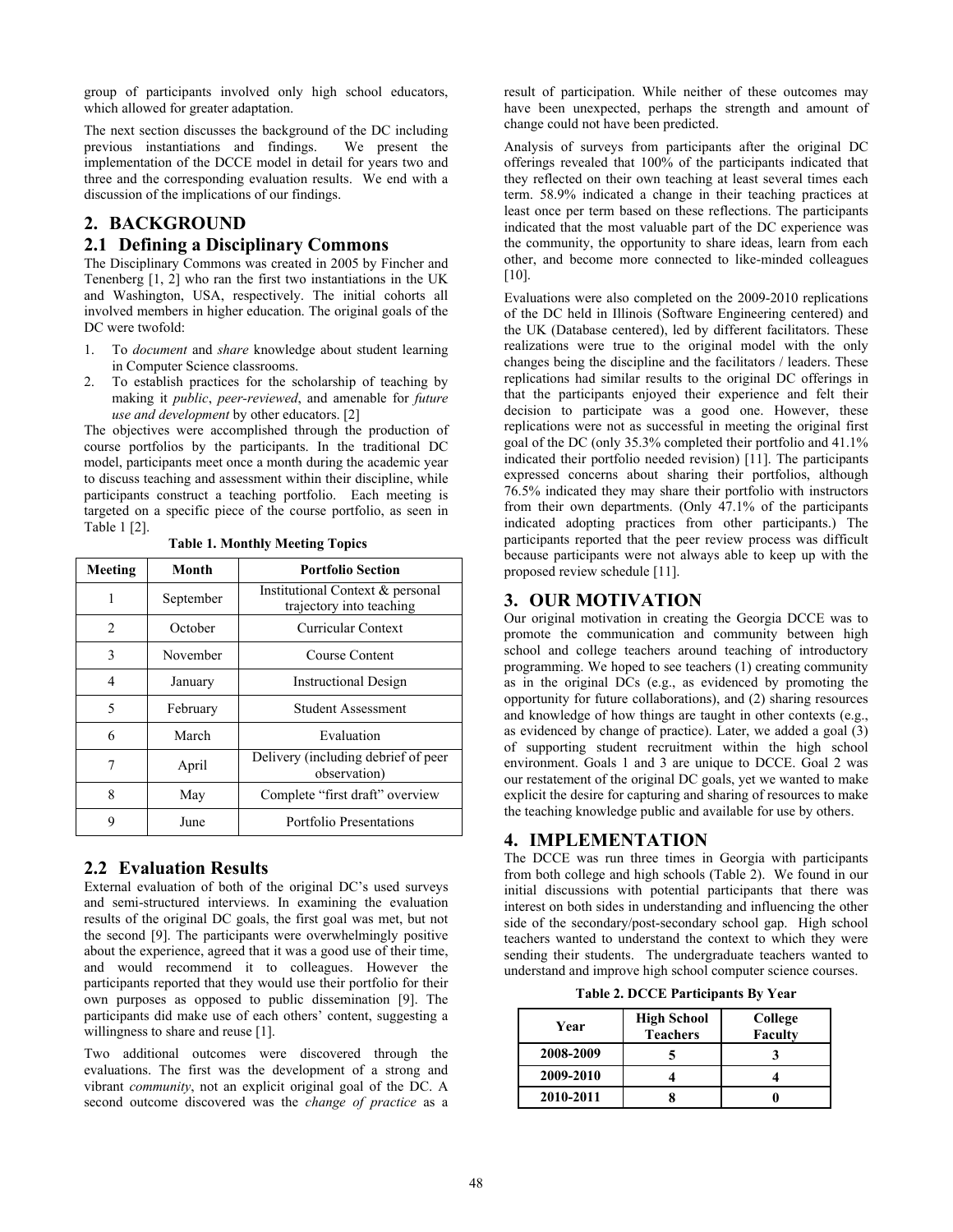## **4.1 Year 1**

The first year implementation was based on an action-research model rather than production of course portfolios. Based on survey evaluations from this first year of the DCCE, the actionresearch plan was not achieving our goals. The participants did not engage with the formation of research questions—that wasn't an activity common for high school teachers. We didn't see signs that the participants were forming a community, and we saw no signs of change of practice. Since the action-research model did not help us achieve our goals, the Georgia implementation model changed for the second year.

## **4.2 Year 2**

During the second instantiation of the DCCE, both high school teachers and college faculty were recruited. We followed the design of Fincher and Tenenberg around a portfolio construction model. Recruiting started in August and the leaders of the Commons were a college instructor (first author) and a high school teacher who were participants in the Year 1 DCCE. The leaders borrowed meeting agendas and information from the previous Disciplinary Commons instantiations and adapted them for their participants.

Important changes made to the original DC model for our Year 2 implementation involved adapting the schedule and content of meetings. We added minor topics to each meeting specific for our Georgia participants, such as an overview of the Georgia university computing curricula, competitions available for high school students, and field trip possibilities in Georgia, among others. These topics became part of the working lunch at each meeting and served to build community among the participants. The main topics for each monthly meeting for the Year 2 DCCE can be seen in Table 3.

| Meeting                       | Month    | <b>Portfolio Section</b>                      |
|-------------------------------|----------|-----------------------------------------------|
| 1                             | October  | Personal trajectory into teaching             |
| $\mathfrak{D}_{\mathfrak{p}}$ | November | Institutional Context, Recruiting             |
| 3                             | December | Curricular Context, Course Content            |
| 4                             | January  | <b>Instructional Design</b>                   |
| 5                             | February | Teaching Philosophy, Reflection<br>Log        |
| 6                             | March    | Student Assessment, Grading<br><b>Rubrics</b> |
| 7                             | April    | Peer Observation Debrief                      |
| 8                             | May      | Student Feedback                              |
| 9                             | June     | Portfolio Presentations                       |

**Table 3. DCCE Year 2 Monthly Meeting Topics** 

A major adaptation to the original DC model was to combine course context and course content, as they were similar for both sub-groups of participants. All of the high school teachers were teaching, or planned to teach, AP CS. For the AP CS course, the curriculum is defined by the College Board, so the course content is the same for all of those teachers. For the college faculty, the introductory programming class is an entry level class at all of the institutions, thus their curricular context was similar. So we combined course context and course content into a single meeting concentrating more on the context piece.

The second major adaptation to the original model was adding a student recruiting module in November. We added the focus on student recruiting to support activities coinciding with the first National CS Education Week (CSEdWeek), held the first week of December. Recruitment is a more salient issue for high school teachers than college faculty. High school teachers typically teach more than just computer science [12]. The high school teachers see their potential students in their other classes or in the hallway. If they are successful in building up their enrollment, they get the reward of teaching more computer science and not splitting their time between multiple subjects. We used CSEdWeek as a natural opportunity to discuss what kind of outreach and recruiting strategies we could use during that week to raise the visibility of computer science at each institution. We discussed best practices of recruiting for courses, both at the high school and college level. Participants discussed strategies that worked for them and the group brainstormed additional methods of recruitment.

For the February meeting we added a component on teaching philosophy to encourage participants to explicitly state their beliefs and attitudes of the classroom environment and what they wanted their students to know or achieve upon completion of the course. This accompanied a reflection log homework assignment that required participants to document and reflect on a single teaching unit: their goals, instructional design, delivery, assessment, and reflection upon the overall success and failure of the unit and the individual pieces. Up until February, participants were finding it difficult to see the whole picture of the portfolio, just as participants in the original Disciplinary Commons expressed [9]. Participants felt they were lacking the "big picture" and were not connecting the pieces of the portfolio to the overall reflection practice. By making the reflection explicit in both the teaching philosophy and the reflection log they began to understand the connections.

Another adaptation came in the March meeting with a unit on grading rubrics. This occurred because of a request from the high school teachers for more information on how the AP CS test is graded (the free response questions) and how to incorporate that style of grading practice into their classroom. As one of the regional leaders was also a reader (grader) for the AP CS exam, an example grading rubric for a test question was presented. Participants were then asked to devise a grading rubric for a test question (student assessment mechanism) they had brought with them to the meeting. Discussion on assessment mechanisms, fitness of test questions, and grading schemes resulted. Adding the discussion on grading rubrics enhanced both the community and teacher reflection, specifically on assessment.

This led to the final adaptation of the meeting schedule, the Student Feedback meeting. An entire meeting was used to discuss formative versus summative feedback, wording of student feedback, useful examples of feedback, and ways to simplify the feedback process. Participants specifically requested more information related to assessment and feedback as their reflections led to questions about feedback on assessments. Discussions during the year revealed that the participants had a wide range of feedback practices which the participants wanted to hear more about and see examples. This served as another mechanism to build community and enhance the documentation of their teaching practices.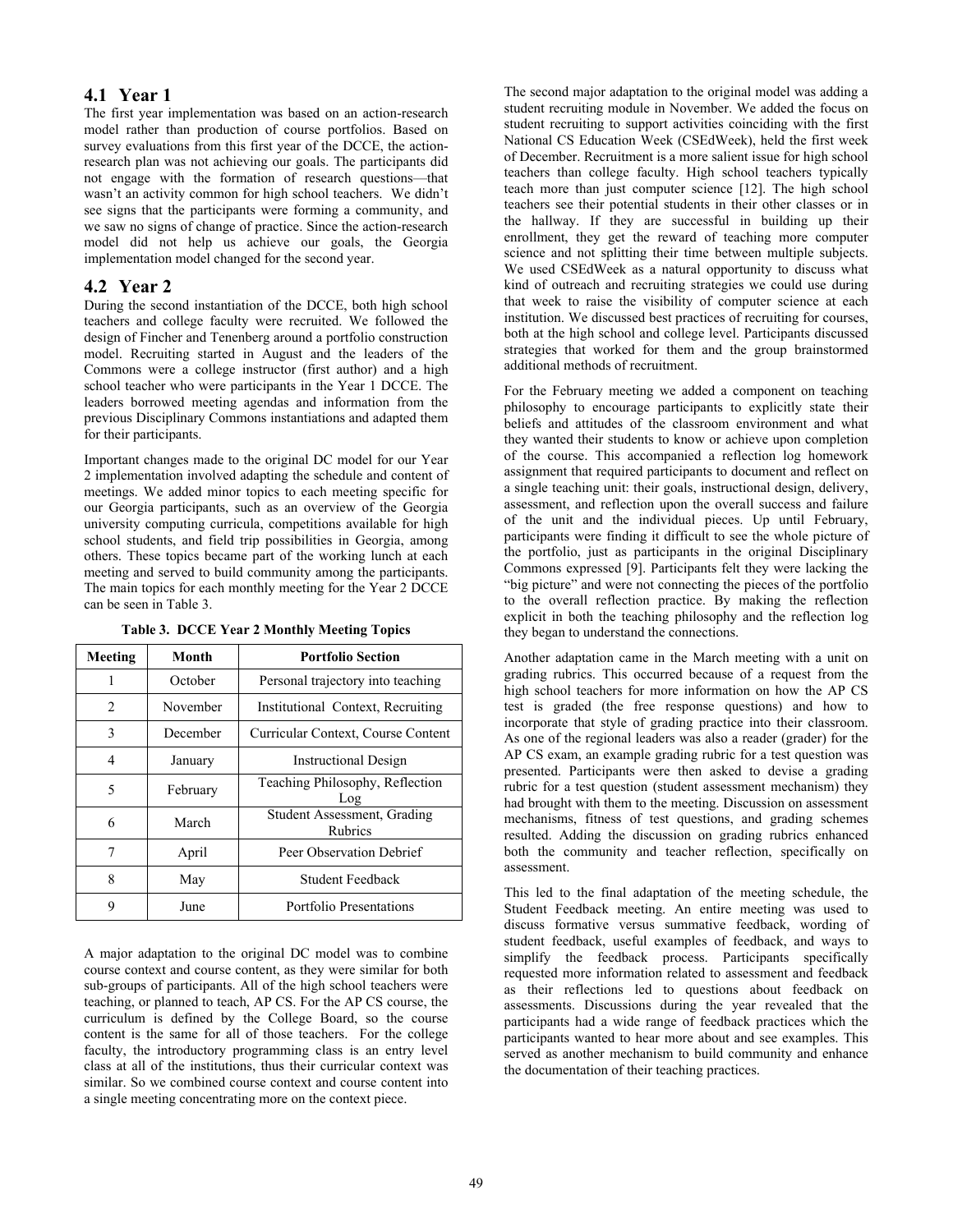## **4.3 Year 3**

In the final year of DCCE, we accepted only high school teacher participants and expanded beyond the state of Georgia. Not enough college faculty were recruited to have a balance of high school and higher education faculty as was originally planned for Year 3. During the previous year we found the high school teachers benefitted from the community building aspect of the DC more than the college faculty. We know that high school teachers often don't succeed without a community [13]. Without a community to identify with, they are less committed to teaching computing. In Year 3, eight high school computing teachers were recruited. They taught two different classes—6 of them taught AP CS and 2 taught introductory programming (a pre-AP CS programming course). The leaders were the same from Year 2.

We kept the same discussion topics from Year 2 as well as the content adaptations. In Year 3 there were eight meetings (Table 4). We removed one meeting by combining the Institutional and Curricular Context topics. Most of the high school teachers had very similar curricular context. Feedback from the participants in Year 2 indicated they felt these two topics should have been combined. The recruiting module was kept in November, again to tie into the upcoming National CS Education Week. Student Feedback and Peer Observation were switched only because of the timing of spring break so as to allow the participants ample time to schedule and complete their peer observation.

| Meeting                       | Month     | <b>Portfolio Section</b>                                            |
|-------------------------------|-----------|---------------------------------------------------------------------|
| 1                             | September | Personal trajectory into teaching,<br><b>Selection Structures</b>   |
| $\mathfrak{D}_{\mathfrak{p}}$ | October   | Institutional & Curricular Context,<br><b>Repetition Structures</b> |
| 3                             | November  | Instructional Design, Recruiting,<br><b>Teaching Classes</b>        |
| 4                             | January   | Teaching Philosophy, Reflection<br>Log, Arrays and Sorting          |
| 5                             | February  | Student Assessment, Grading<br>Rubrics, Recursion                   |
| 6                             | March     | Student Feedback, Inheritance /<br>Polymorphism                     |
| 7                             | April     | Peer Observation Debrief                                            |
| 8                             | May       | Portfolio Presentations                                             |

**Table 4. DCCE Year 3 Monthly Meeting Topics** 

There were three significant adaptations to the DC model added in Year 3. The first was an addition of a discipline specific content topic. In each month, a discipline specific content area was discussed (italicized in Table 4). For example, in November we discussed how each participant taught "objects" and "classes" to their students. The first topic area was picked by the leaders, but the remaining topics were nominated and selected by a vote of the participants. Each month the participants were asked to bring in an artifact or example of one piece of instruction for each content topic. Examples ranged from practice worksheets, test questions, and project assignments. These resources were all posted to the website to allow sharing among the participants. The purpose of this adaptation was twofold: 1) to increase the amount of resource sharing between participants and 2) to promote change of practice among the

participants by providing them with easily adaptable, peerreviewed resources.

The second adaptation in Year 3 was to the review process. Instead of asking participants to write one section of the portfolio and review two other participants' contributions, they were only asked to write (with an occasional outside reading) between meetings. The rest of the review was made part of the meetings. The first agenda item for each meeting was to review and discuss another's portfolio piece.

Reserving meeting time for the peer review of portfolio pieces yielded two benefits. First, it encouraged completion of the writing assignment by the participants. With less outside time required the assignments became more manageable. Also, to prevent embarrassment and appearing as a "slacker," participants were more likely to have completed their writing knowing that the first topic of the day was peer review. The second benefit of scheduling the peer review sessions during the meeting is that more in depth review and discussion occurred in the face-to-face reviews than occurred during the previous electronic based reviews. This improved the content of the portfolios and strengthened the sense of community as more participants had more in depth personal conversations with the other participants.

The final adaptation to the model in Year 3 was in holding two "mini-conferences" for the high school teacher participants combined with college faculty. College faculty are motivated by the presentation of scholarly work as this counts for yearly evaluation, promotion, and tenure. High school teachers want to attend conferences where scholarly work related to introductory computing classes is presented, but are often limited due to financial constraints. In order to encourage the cross-community building between college and high school teachers, we organized and held two mini-conferences, held in the afternoon of two regularly scheduled DCCE meetings to minimize travel for the high school teachers. College faculty and high school teachers were invited to submit proposals on topics that would be of interest to both subgroups of attendees. Presenters were both selected and recruited based on input from Year 2 and Year 3 participants. Invitations were issued to all Georgia college institutions and to high school computing teachers in the state.

## **5. METHOD**

Year 2 and Year 3 of the DCCE collected similar data. Participants completed surveys before the first meeting and at the conclusion of the last meeting. These pre/post surveys were based on the original DC evaluation surveys.<sup>1</sup> We added questions to the surveys to allow us to derive a social network analysis. In addition, a feedback form was completed for each meeting discussing whether the goals for the meeting were met and eliciting suggestions for improvements in future meetings. All data was recorded and analyzed by an external evaluator, The Findings Group, who produced reports. The external evaluator also conducted phone interviews with participants from Year 2 and Year 3 for qualitative results. The Year 2 participants were invited back for a reunion meeting six months after the conclusion of their DCCE. Survey data on this meeting was collected also.

1

<sup>1</sup> Original DC pre and post surveys can be found at http://depts.washington.edu/comgrnd/leaders/DisciplinaryCom mons\_PrePostSurveys\_R5.docx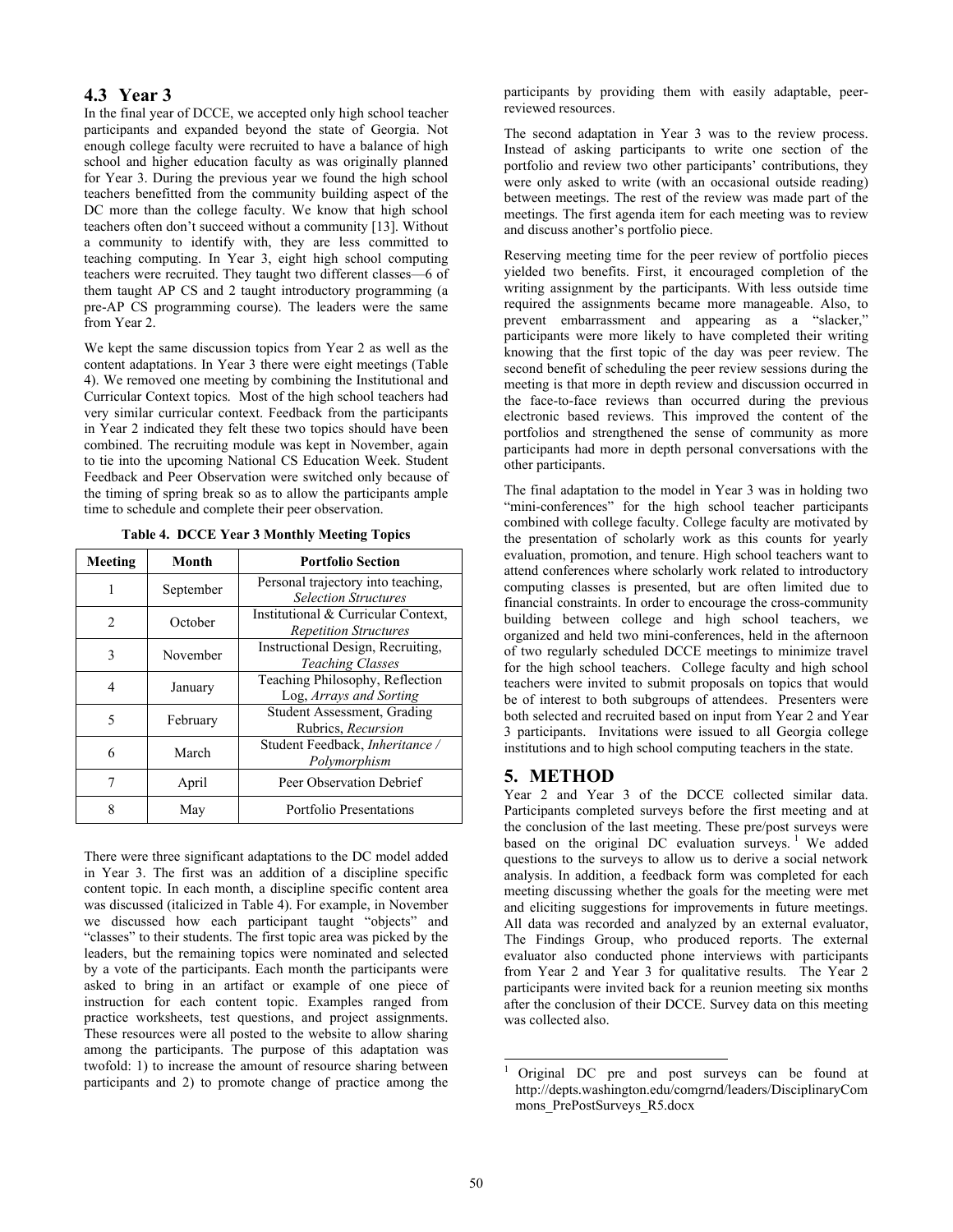The purpose of the survey questions was to determine if the goals for specific meetings were being met and if the adaptations made to the original DC model were effective. Survey results for the meetings and the overall effectiveness of the DCCE have been reported previously [6, 12, 13]. This paper reports on the results from Year 3 and the social network analysis of Year 2 and Year 3.

# **6. RESULTS**

Overall approval of the DCCE experience was similar to the original DC's. On a 5 point Likert scale where 1 signifies "strongly disagree" and 5 signifies "strongly agree", Year 3 participants rated their overall DCCE experience a 4.75, while Year 2 participants rated their experience a 4.86. All participants indicated that they would recommend the DCCE to a colleague by responding either "definitely" (majority), "very probably" or "probably" (average of 5.25 on 6-point Likert scale where 1 signifies "Very probably not" and 6 signifies "definitely"). They also indicated that the DCCE was a good use of their time (88% agreed or strongly agreed with this statement).

In evaluating the goals for the DCCE, we examine our results based on the original goals defined for the DCCE.

# **6.1 Building Community (DCCE Goal 1)**

The DCCE had two additional goals beyond those of the original DC: building community and encouraging student recruitment. While the original DC noted that the participants created and felt part of a community, it was not explicitly measured. For the DCCE, a social network analysis was completed for each cohort. Social Network Analysis (SNA) is a method for studying social relations among a set of participants. SNA is the mapping and measuring of these relationships among individuals.

signifies degree of popularity (i.e. large circles= popular participants)

Measurements include the **density** (a number between 0 and 1 indicating how inter-connected the nodes are in the network), **degree** (count of the number of edges or paths that are connected to a node), and **betweeness centrality** (quantitative value that identifies individuals who act as a bridge to the rest of the group)  $[14]$ .

For Year 2 of the DCCE, the average participant did not know 95% of their DCCE peers prior to their participation in the program. By the conclusion of the DCCE, the average participant knew and had collaborated with 88% of their DCCE colleagues. Participants reported that they shared materials and ideas with 32% of their DCCE peers and formally worked on a at least one project with 34% of their DCCE peers.

Due to space limitations, only the sociogram from Year 3 is shown (Figure 1). The sociogram for Year 2 is similar. For Year 2, the sociogram representing the relationships prior to DCCE suggests a disconnected and clustered social network whereby high schools and college/universities were disconnected and isolated from one another. Also, the social network within the high school teachers has a hierarchical structure such that one or two individuals served as the primary communication hub.

After DCCE, the network of participants expanded and became more integrated; high schools and college/universities were more interconnected. The density of the network for Year 2 likewise grew by 100% (Before= 0.29, After=0.58; Scale= 0, low density to 1, high density) indicating a moderately interconnected community of computer science instructors.

It is important to note that despite the increase in density from pre to post, the social network structure upon completion of the DCCE program (post) for Year 2 revealed that one participant played an important role in bridging the group together. One



# **Figure 1. SNA Analysis For Year 3**

Note. Omitted edges (paths) signify no interaction between participants ("*I did not know this person at all*.") Key: Density and Opacity of edges (paths) signify type and/or quality of interaction between participants: **thin line/most transparent**= "*I*  knew this person but we have never collaborated" **medium line/moderately opaque**="We shared materials and ideas, but never formally *worked on a project together*" **thick line/most opaque**= "*We formally worked together on at least one project*." Size of node (participant)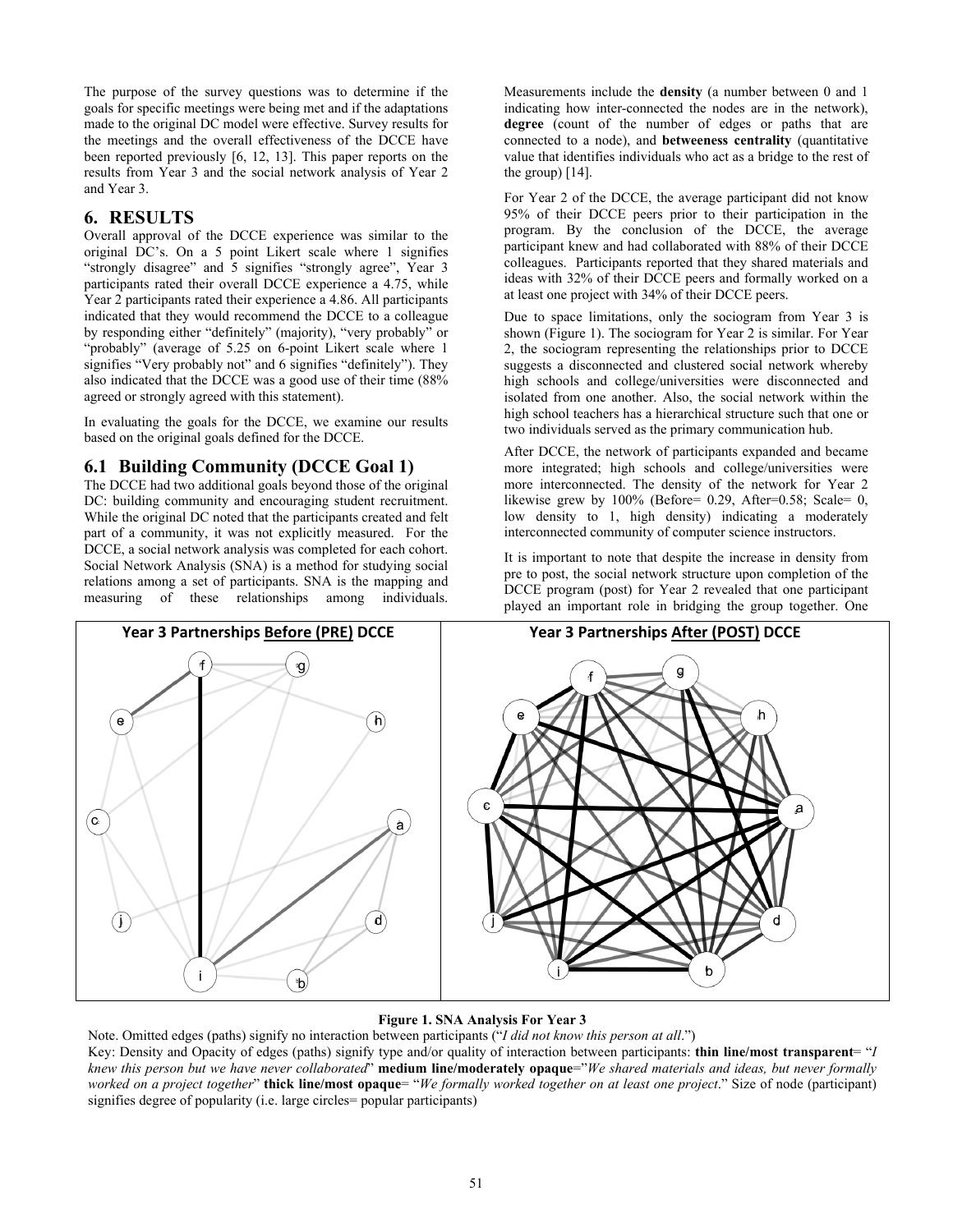participant had a betweeness centrality score of 14.867, suggesting that she was vital for assuring that information was communicated across the network. The other participants for Year 2 had betweeness centrality scores ranging from 0 to 8.367. Reducing the number of participants who serve as "bridges" or "connectors" will increase the density of the network and ensure that such individuals do not create a bottleneck effect in which the performance or capacity of an entire network is limited by these few individuals. This was accomplished in Year 3.

In Year 3 of DCCE the average participant did not know 67% of their DCCE peers prior to their participation in the program. As a result of their participation, the average participant reported that they had interacted with 100% of their DCCE peers. They had shared materials and ideas with 53% of their DCCE peers and formally worked on at least one project with 18% of their peers. The amount of collaboration increased as well. Participants reported that they collaborated with less than 3% of the organizations represented by their DCCE peers before their participation in the program. After DCCE, the average participant reported that they had received advice, materials, or other help from faculty at 50% of the organizations and worked on at least one project with 21% of the organizations represented.

The SNA for Year 3 is shown in Figure 1. The left side of Figure 1 suggests a hierarchical network structure whereby one individual served as the primary communication hub. Prior to DCCE, one participant ("i") played a critical role in bridging groups together; she served as the informal linkage between groups.

Figure 1 on the right illustrates a non-hierarchical network structure whereby all individuals play an equal role in transferring communication and materials across the network. A nonhierarchical network structure indicates 1) low key leadership - decision making is shared among cohort members, 2) community action among members - activities are orchestrated as a group, and 3) little conflict and informal communication – in general there is little conflict among the members of the network and most communication between members is informal in nature. According to previous research, this network structure is best for facilitating 1) common understanding, 2) a clearinghouse for information, and 3) a base of support [14].

After DCCE, the network of participants expanded and became more integrated. The number of connections in the network expanded 132% from before the DCCE to after the DCCE. This difference in the number of partnerships established before DCCE and after DCCE is statistically significant (p<.05 using a paired samples t-test), as measured through the SNA. The structure of the network also changed: All participants have merged into a single large community and a more tightly clustered community. The density of the network likewise grew by 265% (Before= .267, After=.977; Scale= 0, low density to 1, high density) indicating a highly interconnected community of computer science instructors.

## *6.1.1 Overcoming Isolation*

Part of building community is to allow the high school teachers to reduce their feeling of isolation. The DCCE was especially effective at reducing their perception of isolation in their teaching. A Year 2 high school teacher commented:

*I felt like I didn't belong to a community at all of CS teachers until DCCE. But now I have a lot of teachers that I would feel fine about either calling up or emailing. That did not exist before. That's one reason I think it's so important that we have things like DCCE, because CS teachers are usually pretty isolated in high schools. That has now been changed because now I know a lot of people that do what I do.* 

#### Another commented:

*The [DCCE] group, for me, was so helpful in solidifying or making me want to continue to teach in Computer Science, because it was a group where I could share a Computer Science question, an issue and how did you deal with this. We're on islands.* 

#### A Year 3 participant commented:

*Computer Science teachers don't have this opportunity to get together with other Computer Science teachers because we're the only one. I'm the only one in the county.* 

#### Another commented:

*It's basically a way to create community, especially because most of us, I think pretty much all of us teach in a school where we are the only Computer Science teacher.* 

The key to this is that the participants report that the DCCE allowed them to obtain feedback in a safe, comfortable, and reassuring environment. They felt this support made them more accountable and motivated to be good teachers. The DCCE also allowed them to develop an awareness and appreciation for the diversity in their teaching environments. The awareness and appreciation of the diversity in teaching environments facilitated teachers' realization that the pedagogical practices that worked for one teacher within their own teaching context may not work for another teacher. This in turn, prompted teachers to reflect on their own teaching context and to objectively assess and select what worked for them the best.

## **6.2 Sharing Resources (DCCE Goal 2)**

The original DC goals were to (1) document and share knowledge about student learning in CS classrooms and to (2) establish practices for the scholarship of teaching by making it public, peer-reviewed, and amenable for future use and development by other educators [2]. These were restated as goal 2 for the DCCE: sharing resources and knowledge of how things are taught in other contexts (e.g., as evidenced by change of practice)

## *6.2.1 Meeting Original DC Goals*

Our adapted versions of the DC met both of the original DC goals. Through completion of their portfolios the participants documented what was occurring in their CS classrooms. All participants in both Year 2 and Year 3 completed their portfolios. In Year 3, less than half of the participants had completed a course portfolio prior to DCCE. After completing DCCE and their portfolio, most participants reported that they planned on reviewing and revising their portfolios in the future and using their portfolios to reflect and refine their teaching philosophies. By having their portfolios peer-reviewed during the DCCE and then published on the websites, we met the second original goal of the DC. In addition, of the Year 3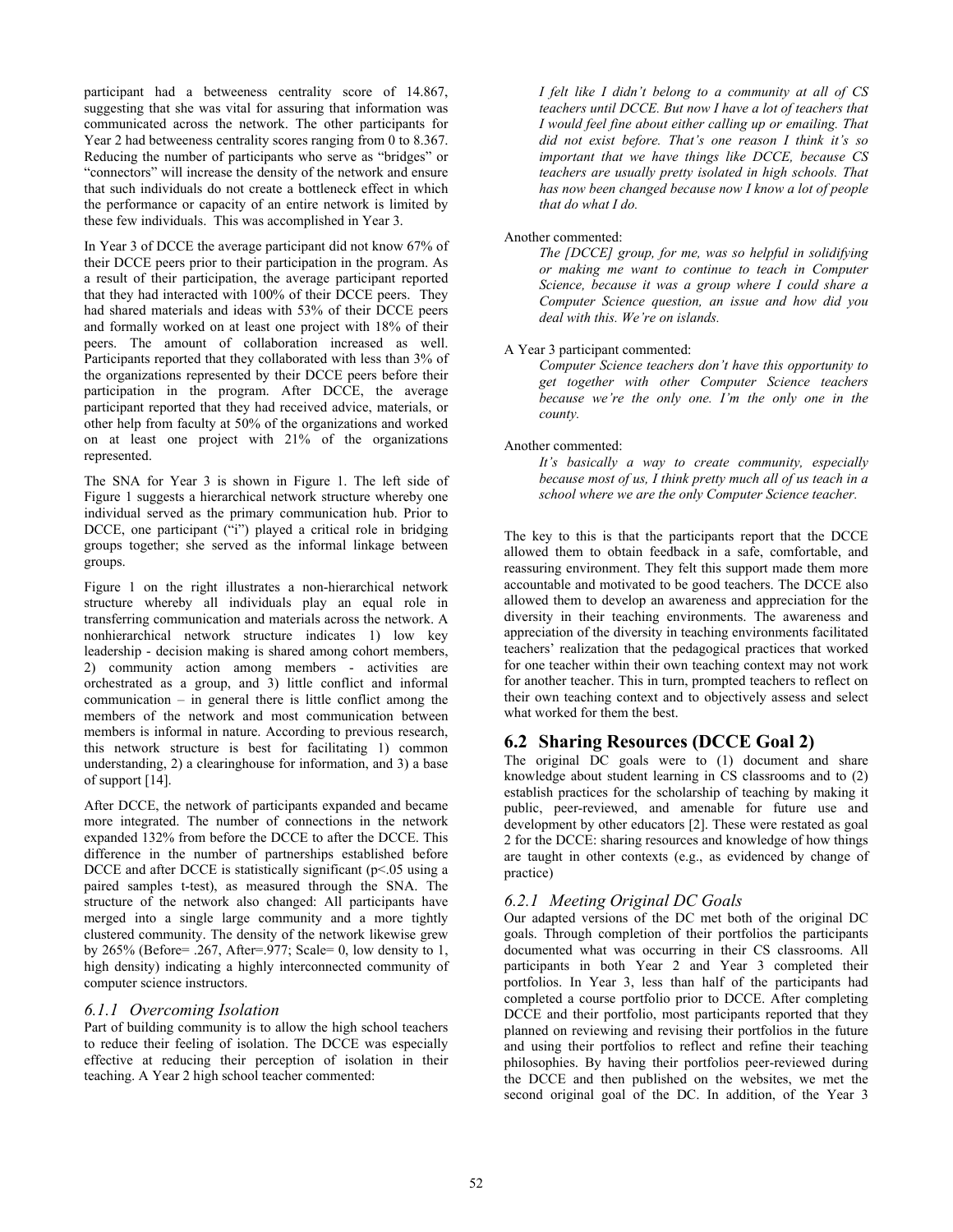participants, 62.5% intended to share their course portfolios with instructors in their own or in other institutions.

The original DC measured success by improving the quality of teaching in Computer Science (CS). This is accomplished through a change in practice of the participants, both through self-reflection and transfer [1]. The DCCE was a success based on these measurements. We increased participant self-reflection and measured a change in practice. 63% of the Year 3 DCCE participants reported that they reflected on their teaching at least once a week after completing the experience. An additional 25% indicate they reflect at least once per term. 88% indicated that they document their reflections on their teaching at least once a term (only 51% reported documenting their teaching reflections prior to DCCE). Transfer is discussed under change of practice below.

## *6.2.2 More Reusable Resources*

Specifically the addition of adding discipline specific content topics increased the number of shareable and reusable resources available from the DCCE. By providing an online repository for participants to upload their resources allowed access beyond the duration of the DCCE. This adaptation was also seen as beneficial by the participants:

*I felt like this [discipline specific content discussions] was probably one of the most helpful parts for me. It was basically because I got to see what other teachers were using in the classroom and what was successful for them. I think this is valuable for any teacher with anything that you're teaching. ... So, the DCCE allowed me the opportunity to meet with other teachers and go over things that worked out and things that didn't.* 

#### Another teacher commented:

*It was very helpful. That was the most helpful part. To me, that's what I went to immediately. You know, I talked earlier about getting tools to use in the classroom. That's where I got my tools was from the best practices. And I felt like if I could contribute a few decent things to that, I felt like I was making a contribution. But the more experienced teachers were the ones who really contributed to that, and I think the less experienced really drew upon that.* 

## *6.2.3 Change of Practice (DCCE Goal 2)*

100% of Year 3 participants reported that they gained new ideas for teaching practices from the DCCE. 88% indicated they would definitely adopt a practice from the DCCE and 63% indicated they would make changes to other CS courses based on their DCCE experience.

#### A Year 2 participant commented:

*After seeing [another teacher] teach, I realized that there were definitely a lot of things I could do in my own teaching to improve. It really inspired me a lot and made me realize I've got a lot of room for improvement… I definitely have a lot of plans of how I will do things differently.* 

The most common change of practice that the teachers made in their class was in the area of assessment. One Year 3 teacher commented:

*Some of the things that I did, for example, were different ways of questioning. There was at least one month where we focused on how we ask questions and the types of questions. So, I really started to pay more attention to* 

*when I give assessments or testing quizzes, and making sure the questions are asking what I want them to ask, and that they're also modeling after the AP exams, since that is the test that the kids have to take at the end.* 

## **6.3 Improving Recruitment: Increasing the Number of Students (DCCE Goal 3)**

One explicit adaptation of the DCCE from the original DC model was the inclusion of content related to student recruiting. This was measured by asking the high school teachers their current class numbers and the expected number of students for the following academic year. Because high school students register for next year's classes before the end of the current school year, the teachers had an initial idea of their class sizes before the conclusion of the DCCE. According these self reported numbers, the high school teacher participants increased the number of AP CS students in the year following their participation in the DCCE by 302%. During their year of participation in the DCCE the participants had a total of 122 students enrolled in their CS class. These same teachers had 491 students pre-registered for their CS classes for the year following their participation in DCCE. One teacher in Year 3 had a 700% increase in students in her AP CS class and attributed it to the recruiting help received from the DCCE, going from 3 students to 24.

Teachers felt that the DCCE had helped them with recruiting in two ways: 1) it provided them a platform to share their own recruitment ideas and also to obtain ideas from experts, and 2) it provided them with a sense of community where they were able to keep up each others' morale during their recruitment efforts. These were a result of the adaptations made in the DCCE of introducing a recruiting module and explicitly building community.

## **7. DISCUSSION**

There were two additional goals measured for the DCCE beyond the original DC, that of building community and improving student recruitment. Community was built during the DCCE through a combination of the adaptations made. The quality of the partnerships also increased. Participants also reported a significant increase in the number of students registered for their classes the following year, in large part due to the recruiting module added. The addition of discussing rubrics and feedback to students resulted in the largest change of practice, as assessment was the most common area reported as changed by the participants. Additionally, the assessment and rubrics meeting was the highest ranked meeting among Year 3 participants.

One improvement to the original DC model was to alter the manner in which the peer reviews of the course portfolios are conducted. The original DC model involved a double review of each portfolio piece to be conducted before each meeting. In the original DC model and its replications, a common complaint among the participants was the amount of time involved in being a participant [10, 11]. By moving the peer reviews from before to during the meetings, we reduced the amount of time participants needed to dedicate to the DCCE. As a result, 75% of the Year 3 DCCE participants reported never missing a single homework assignment and the other 25% missed only one. The change to the peer review process had the additional benefit of improving the community aspect as the participants had the opportunity to have more in depth conversations for all participants throughout the experience.